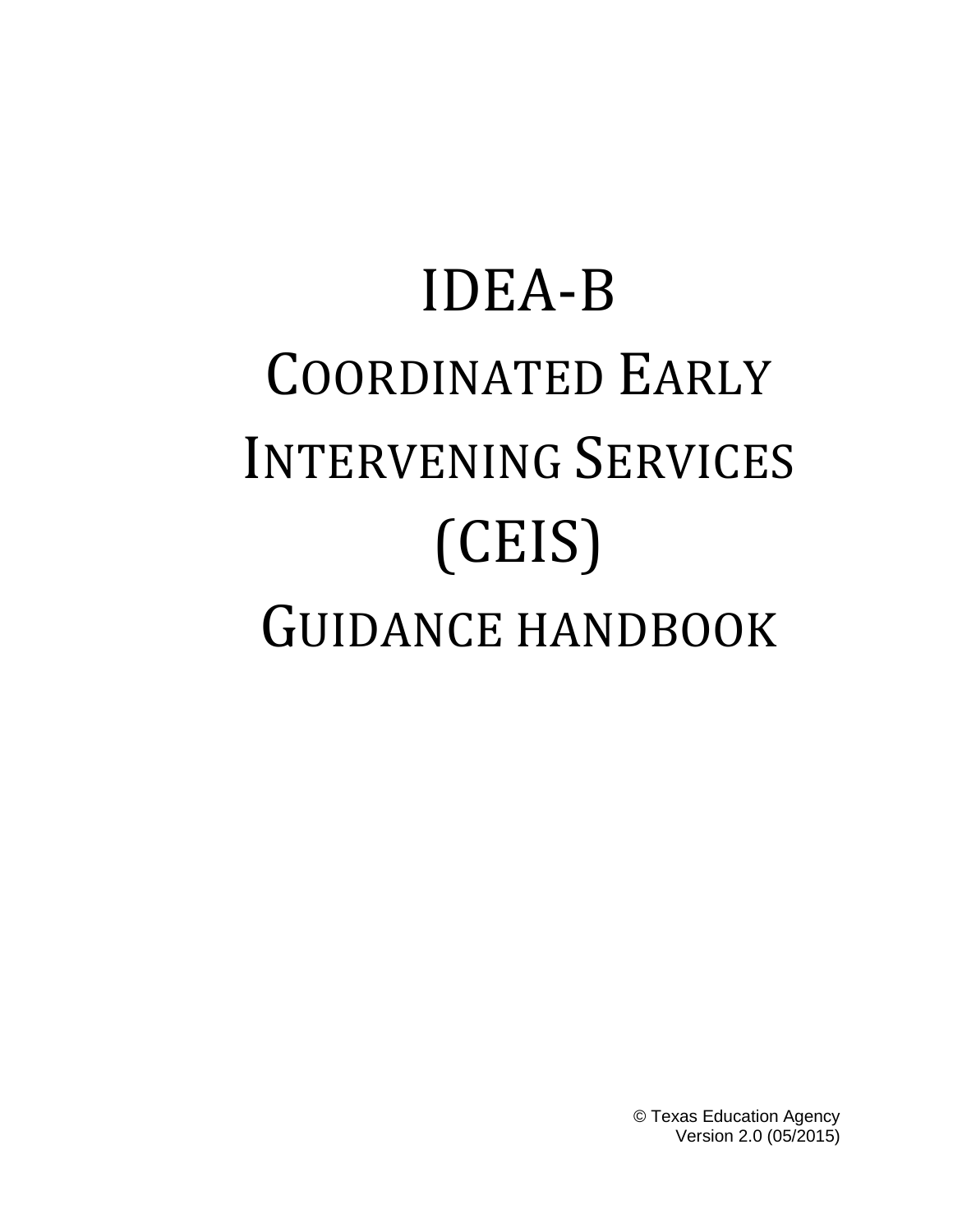# **Contents**

| Appendix 1: CEIS and Voluntary MOE Reduction LEA Process Flowchart  4 |  |
|-----------------------------------------------------------------------|--|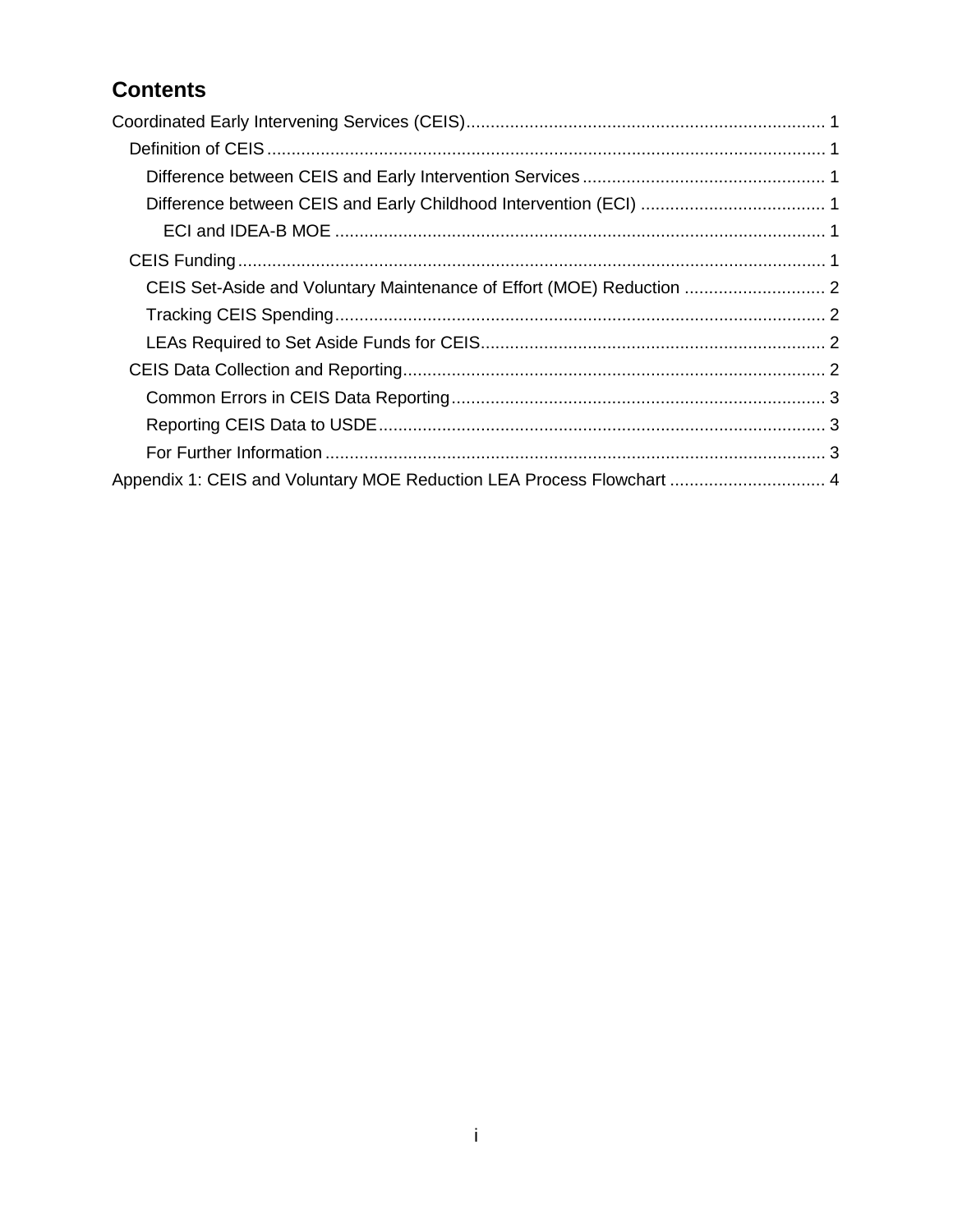## <span id="page-2-0"></span>**Coordinated Early Intervening Services (CEIS)**

Under the Individuals with Disabilities Education Act, Part B (IDEA-B), grantees are permitted to expend grant funds on services (known as coordinated early intervening services, or CEIS) for students who do not meet the definition of students with a disability. When you set funds aside for CEIS, the amount by which you may voluntarily reduce your maintenance of effort (MOE) is affected. This handbook describes CEIS and explains the interrelationship between the CEIS set-aside and voluntary MOE reduction, as described in Title 34 of the Code of Federal Regulations (34 CFR), Appendix D to Part 300.

For more information about IDEA-B MOE, refer to the IDEA-B LEA MOE Guidance Handbook, posted on the [IDEA-B LEA Maintenance of Effort](http://tea.texas.gov/WorkArea/linkit.aspx?ItemID=25769803812) page of the TEA website.

## <span id="page-2-1"></span>**Definition of CEIS**

CEIS is defined in 34 CFR §300.226(a) as services "for students in kindergarten through grade 12 (with a particular emphasis on students in kindergarten through grade 3) who have not been identified as needing special education or related services but who need additional academic and behavioral support to succeed in a general education environment."

#### <span id="page-2-2"></span>**Difference between CEIS and Early Intervention Services**

34 CFR §300 distinguishes clearly between CEIS and early intervention services. CEIS are services for children in grades K–12 who have not been identified as children with disabilities (again, per 34 CFR §300.226(a)). Early intervention services, defined in 34 CFR §303.13, are provided to young children (birth through age two) who meet the definition of "infant or toddler with a disability."

#### <span id="page-2-3"></span>**Difference between CEIS and Early Childhood Intervention (ECI)**

Unlike CEIS, which are provided using federal IDEA-B funds, Early Childhood Intervention (ECI) is a state-funded, statewide program for families with children, birth to age three, with disabilities and developmental delays. ECI services are funded through state appropriations which are then directed to the ECI service provider, not local educational agencies (LEAs).

#### <span id="page-2-4"></span>*ECI and IDEA-B MOE*

The State of Texas biennial budget appropriates funds for various educational programs, some of which are classified as "set-aside" funds. ECI is one such set-aside program. Because setaside funds do not represent an LEA's state/local expenditure, ECI as well as any other setaside funds are *not* considered for the purpose of determining compliance with IDEA-B MOE.

### <span id="page-2-5"></span>**CEIS Funding**

In accordance with 34 CFR §300.226(a), you may set aside no more than 15% of your IDEA-B allocation (Section 611, Formula, and Section 619, Preschool) to develop and implement CEIS. You report the amount that you choose to set aside for CEIS in your Special Education Consolidated Grant Application, budget schedule BS6016. If you want to change or eliminate that amount, you must submit an amendment by the final amendment deadline date specified for the grant.

When you report any set-aside amount on the BS6016, you must provide CEIS to eligible students and submit data collection form SC5100 in eGrants to report the number of students served.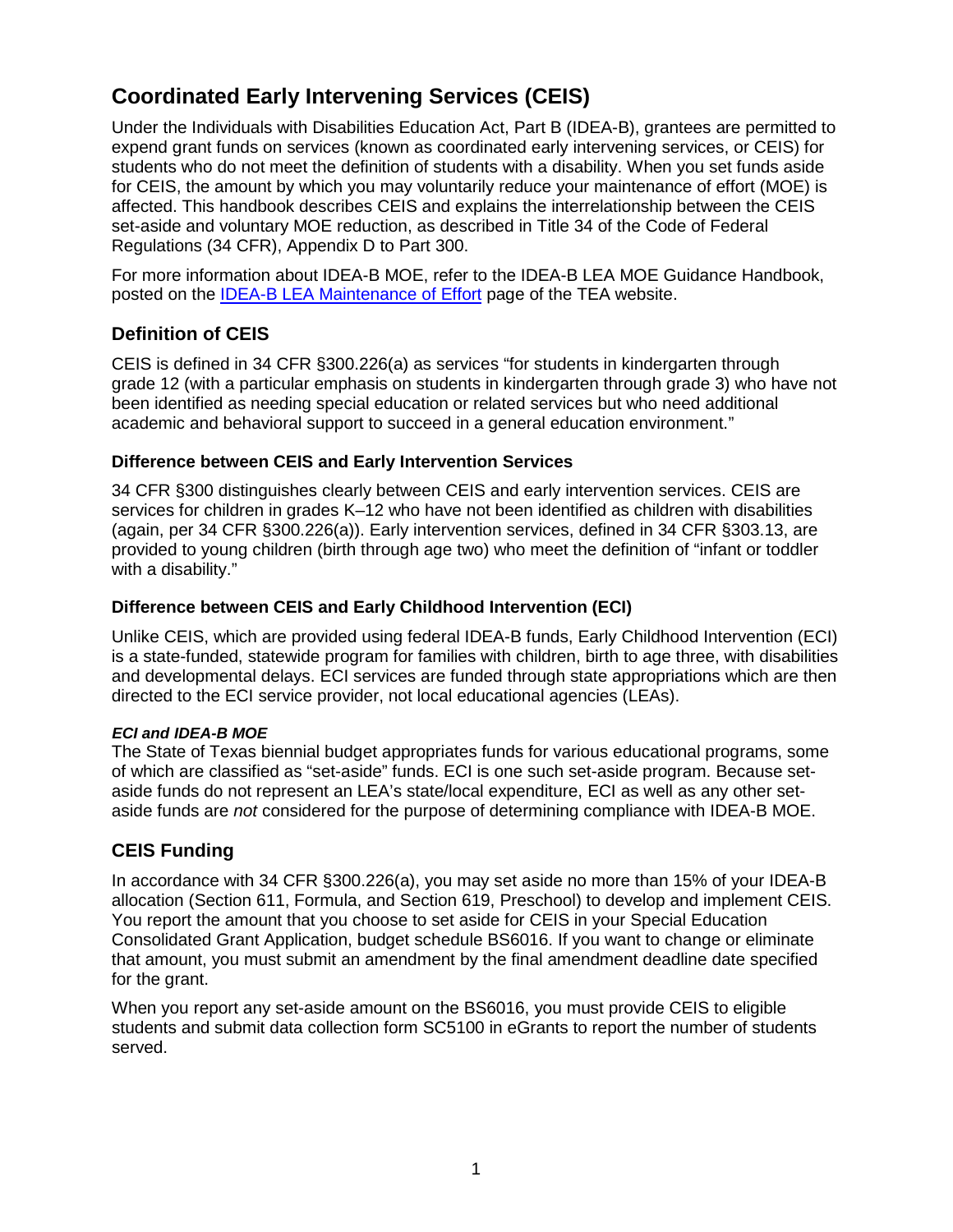If you used IDEA-B funds for CEIS but did not budget a CEIS set-aside in your Special Education Consolidated Grant application, budget schedule BS6016, you must still submit data collection form SC5100 in eGrants to report the number of students served.

#### <span id="page-3-0"></span>**CEIS Set-Aside and Voluntary Maintenance of Effort (MOE) Reduction**

CEIS and the voluntary MOE reduction are interconnected. 34 CFR §300.226(a) states that the amount you set aside for CEIS must be less than the amount you use for voluntary MOE reduction. At the same time, 34 CFR §300.205(d) states that the amount you use for CEIS shall count toward the maximum amount that you may reduce the level of your expenditures for MOE.

The decisions you make about the amount of funds you use for one purpose affect the amount you may use for the other. *You must plan both for CEIS and MOE at the beginning of each grant year.* Otherwise, the use of funds for CEIS could prohibit a later decision to voluntarily reduce MOE. See Appendix 1 for a flowchart that illustrates the process you should use in planning for your CEIS set-aside and voluntary reduction of MOE.

For a detailed description of the interrelationship between CEIS and IDEA-B MOE, refer to the IDEA-B MOE Guidance Handbook, posted on the [IDEA-B LEA Maintenance of Effort](http://tea.texas.gov/WorkArea/linkit.aspx?ItemID=25769803812) page of the TEA website.

#### <span id="page-3-1"></span>**Tracking CEIS Spending**

You must use a local option code to identify funds used for CEIS. If in addition to IDEA-B grant funds you use state and/or local funds for CEIS, an apparent decline in MOE may result. You must fully document your implemented CEIS program through the use of local codes and program documentation.

#### <span id="page-3-2"></span>**LEAs Required to Set Aside Funds for CEIS**

In accordance with 34 CFR §300.646, if significant disproportionality based on race and ethnicity is occurring in the LEA with respect to the identification of children as children with disabilities, the LEA shall be required to reserve the maximum amount of funds (i.e., 15% of the IDEA-B allocation) to serve children in the LEA, particularly children in those groups that were overidentified. In other words, if the percentage of children of certain racial or ethnic backgrounds who are identified as disabled is significantly greater than the percentage those children represent of the LEA's entire population, the LEA is required to set aside the full amount for CEIS, particularly for serving those children and reducing disproportionality.

#### *Those LEAs are not eligible to voluntarily reduce MOE.*

See the [Special Education Funding](http://tea.texas.gov/Curriculum_and_Instructional_Programs/Special_Education/Programs_and_Services/Special_Education_Funding/Special_Education_Funding/) page of the TEA website for more information about CEIS required set-asides.

#### <span id="page-3-3"></span>**CEIS Data Collection and Reporting**

34 CFR §226(d) requires an LEA that develops and maintains CEIS to report the following data annually to TEA:

- For the current year, the number of children who received CEIS, including students served by personnel who participated in professional development activities supported with CEIS funds
- For the two-year period preceding the current year, the number of children who first received CEIS and then went on during that two-year period to receive special education and related services under IDEA-B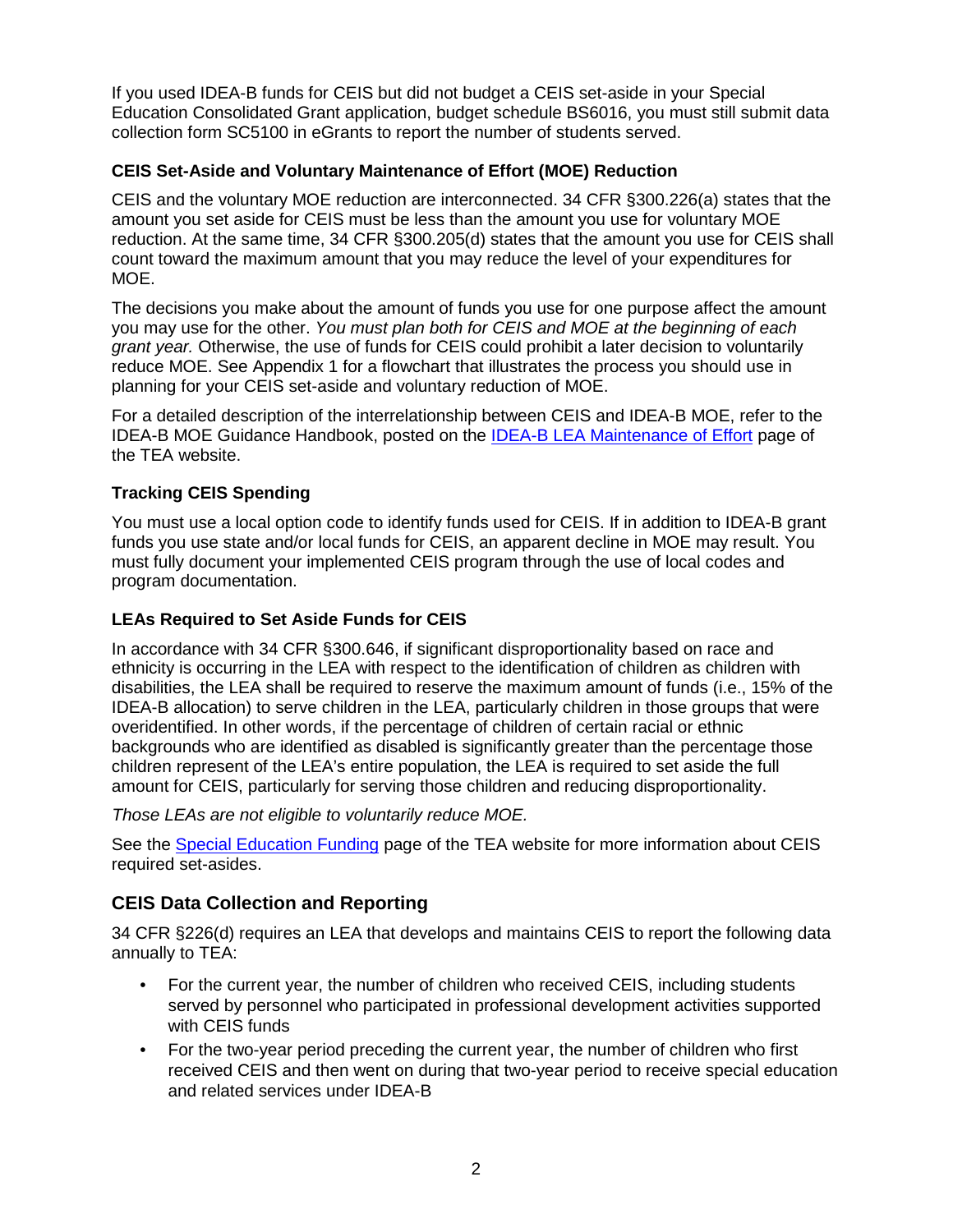Once an LEA reports a CEIS set-aside on the BS6016 (as described in the CEIS Funding section, above), the LEA is required to submit the SC5100 Early Intervening Services Data Collection Form in eGrants. The SC5100 collects the data required to be reported to the US Department of Education (USDE). The LEA must report zeros for any year in which CEIS were not implemented.

#### <span id="page-4-0"></span>**Common Errors in CEIS Data Reporting**

The most common errors in CEIS data reporting concern the set-aside that LEAs report on the BS6016 budget schedule. Once you budget a CEIS set-aside, you are required to serve students with CEIS and must complete the SC5100 data collection form and report the corresponding number of students served.

As a reminder, if you want to change or eliminate the CEIS set-aside amount, you must submit an amendment to your Special Education Consolidated Grant Application, budget schedule BS6016, by the final amendment deadline date specified for the grant.

#### <span id="page-4-1"></span>**Reporting CEIS Data to USDE**

TEA is required to report data about CEIS and MOE reduction for every LEA that receives an IDEA-B Formula (Section 611) or IDEA-B Preschool (Section 619) subgrant from the state. TEA reports this collection annually in May. Data reported includes the following:

- **IDEA-B allocations**
- CEIS amount
- CEIS students served
- MOE voluntary reduction

#### <span id="page-4-2"></span>**For Further Information**

If you have any questions regarding CEIS, please contact the Division of Federal Fiscal Compliance and Reporting at (512) 463-9127 or [compliance@tea.texas.gov.](mailto:compliance@tea.texas.gov)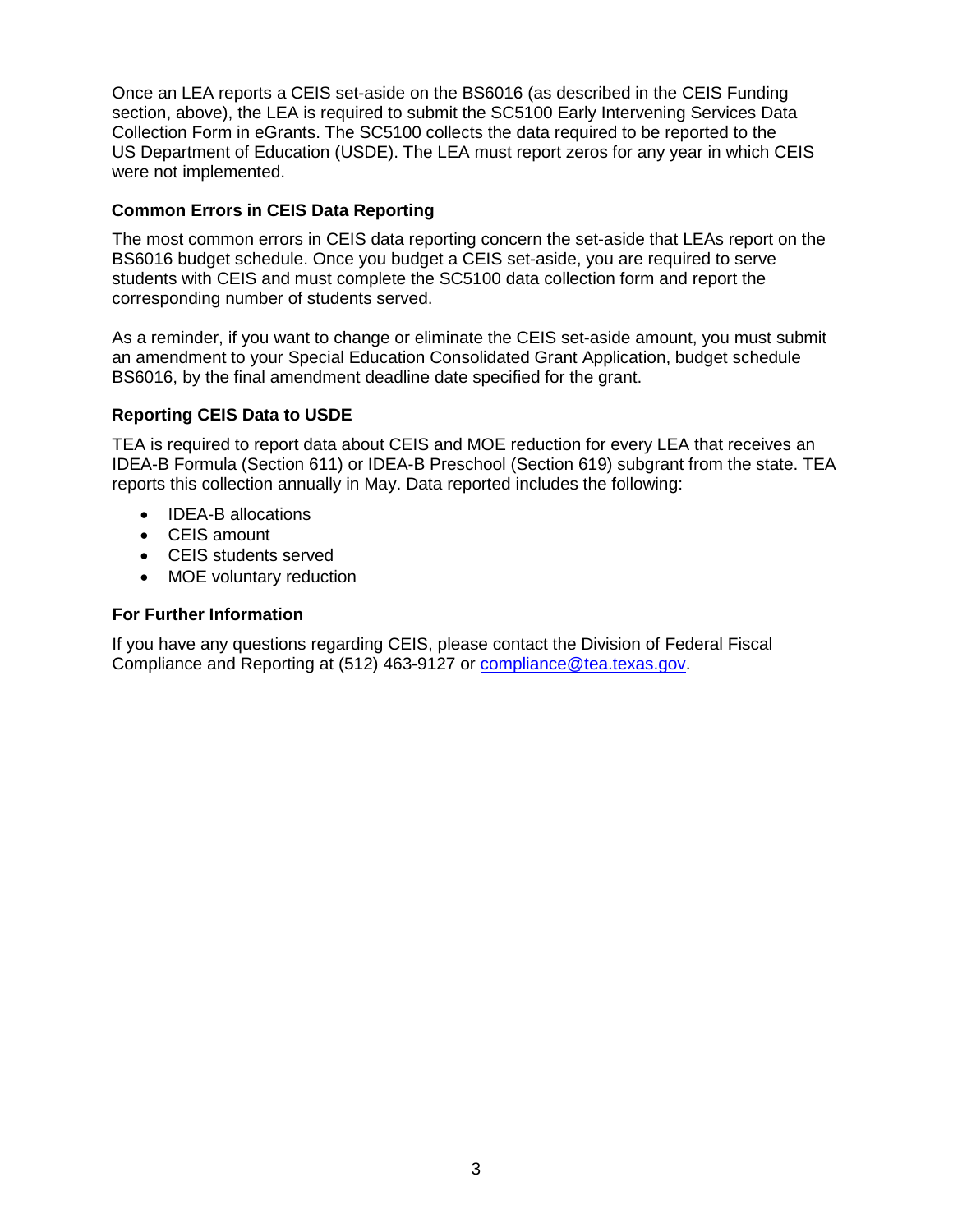## <span id="page-5-0"></span>**Appendix 1: CEIS and Voluntary MOE Reduction LEA Process Flowchart**



TEA reports data from SC5100 and BS6016 to USDE annually in the spring. Data reported includes allocations, amount of CEIS set-aside, CEIS students served, and amount of voluntary MOE reduction.

Process based on 34 CFR, Appendix D to Part 300.